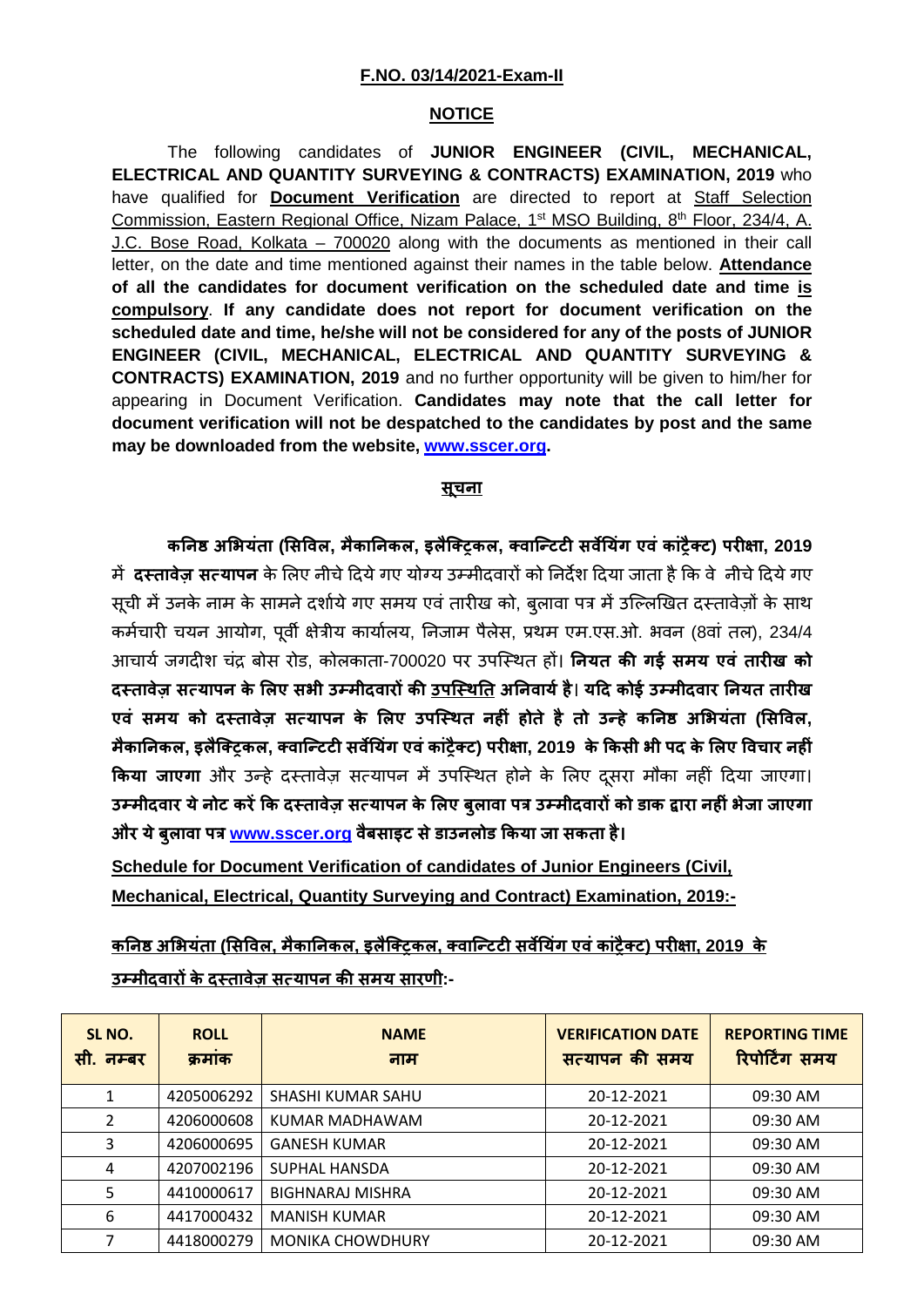| SL NO.<br>सी. नम्बर | <b>ROLL</b><br>क्रमांक | <b>NAME</b><br>नाम         | <b>VERIFICATION DATE</b><br>सत्यापन की समय | <b>REPORTING TIME</b><br>रिपोर्टिंग समय |
|---------------------|------------------------|----------------------------|--------------------------------------------|-----------------------------------------|
| 8                   | 4418001723             | <b>RAHUL RATHORE</b>       | 20-12-2021                                 | 09:30 AM                                |
| 9                   | 4610000328             | <b>MANTU KUMAR</b>         | 20-12-2021                                 | 09:30 AM                                |
| 10                  | 4201000998             | DHANANJAY KUMAR            | 20-12-2021                                 | 09:30 AM                                |
| 11                  | 4201002071             | <b>SUMIT SAURABH</b>       | 20-12-2021                                 | 09:30 AM                                |
| 12                  | 4201002214             | <b>ROHIT KUMAR</b>         | 20-12-2021                                 | 09:30 AM                                |
| 13                  | 4205001781             | <b>PRITY KUMARI</b>        | 20-12-2021                                 | 09:30 AM                                |
| 14                  | 4205003313             | AMIT RANJAN KACHHAP        | 20-12-2021                                 | 09:30 AM                                |
| 15                  | 4205006813             | KAVITA KUMARI              | 20-12-2021                                 | 09:30 AM                                |
| 16                  | 4206001853             | <b>DEODUTTA KUMAR</b>      | 20-12-2021                                 | 09:30 AM                                |
| 17                  | 4206001857             | <b>AMANPREET SINGH</b>     | 20-12-2021                                 | 09:30 AM                                |
| 18                  | 4207001620             | MANIKANT KUMAR RANA        | 20-12-2021                                 | 09:30 AM                                |
| 19                  | 4207003105             | <b>RUPESH RANJAN SINKU</b> | 20-12-2021                                 | 09:30 AM                                |
| 20                  | 4410006538             | <b>MANOJ KUMAR PAL</b>     | 20-12-2021                                 | 09:30 AM                                |
| 21                  | 4410014338             | SANKARSHAN SINGHA          | 20-12-2021                                 | 11:30 AM                                |
| 22                  | 4415000906             | PRABUDDHAMOY GHOSH         | 20-12-2021                                 | 11:30 AM                                |
| 23                  | 4417003017             | <b>SURAJ PANDIT</b>        | 20-12-2021                                 | 11:30 AM                                |
| 24                  | 4417005165             | <b>BIKASH SOWMAJI</b>      | 20-12-2021                                 | 11:30 AM                                |
| 25                  | 4418002408             | <b>PRASUN GHOSH</b>        | 20-12-2021                                 | 11:30 AM                                |
| 26                  | 4604002707             | RAJANIKANTA TRIPATHY       | 20-12-2021                                 | 11:30 AM                                |
| 27                  | 4604011380             | <b>CHUDAMANI SETHI</b>     | 20-12-2021                                 | 11:30 AM                                |
| 28                  | 4604012521             | SUBRAT KUMAR KHUNTIA       | 20-12-2021                                 | 11:30 AM                                |
| 29                  | 4201001864             | <b>MANISH KUMAR</b>        | 20-12-2021                                 | 11:30 AM                                |
| 30                  | 4201001979             | <b>KAUSHIK SAHA</b>        | 20-12-2021                                 | 11:30 AM                                |
| 31                  | 4201002506             | AMIT KUMAR ARYA            | 20-12-2021                                 | 11:30 AM                                |
| 32                  | 4201002588             | <b>ASHISH KISHORE</b>      | 20-12-2021                                 | 11:30 AM                                |
| 33                  | 4201002659             | <b>CHANDAN KUMAR</b>       | 20-12-2021                                 | 11:30 AM                                |
| 34                  | 4204000596             | MD ADNAAN FAROOQUE         | 20-12-2021                                 | 11:30 AM                                |
| 35                  | 4204000626             | <b>ASHUTOSH KUMAR</b>      | 20-12-2021                                 | 11:30 AM                                |
| 36                  | 4204000632             | <b>ATUL VARDHAN</b>        | 20-12-2021                                 | 11:30 AM                                |
| 37                  | 4204000686             | <b>AMIT KUMAR</b>          | 20-12-2021                                 | 11:30 AM                                |
| 38                  | 4204000695             | <b>MANISH KUMAR</b>        | 20-12-2021                                 | 11:30 AM                                |
| 39                  | 4204000919             | <b>SANJAY KUMAR</b>        | 20-12-2021                                 | 11:30 AM                                |
| 40                  | 4204000922             | <b>ABHISHEK KUMAR</b>      | 20-12-2021                                 | 11:30 AM                                |
| 41                  | 4204000959             | <b>VIJAY KUMAR</b>         | 20-12-2021                                 | 01:30 PM                                |
| 42                  | 4204000961             | <b>RITU ARYA</b>           | 20-12-2021                                 | 01:30 PM                                |
| 43                  | 4204000969             | <b>RAHUL KUMAR</b>         | 20-12-2021                                 | 01:30 PM                                |
| 44                  | 4204000994             | <b>VISHAL KUMAR</b>        | 20-12-2021                                 | 01:30 PM                                |
| 45                  | 4205002665             | SANDEEP KUMAR MAHTO        | 20-12-2021                                 | 01:30 PM                                |
| 46                  | 4205002962             | <b>MAYUR KUMAR</b>         | 20-12-2021                                 | 01:30 PM                                |
| 47                  | 4205002981             | <b>MD TARIQUE</b>          | 20-12-2021                                 | 01:30 PM                                |
| 48                  | 4205003019             | SUDHANSHU                  | 20-12-2021                                 | 01:30 PM                                |
| 49                  | 4205003100             | <b>AMIT KUMAR</b>          | 20-12-2021                                 | 01:30 PM                                |
| 50                  | 4205003255             | <b>MAHABIR BURNWAL</b>     | 20-12-2021                                 | 01:30 PM                                |
| 51                  | 4205004169             | <b>ANISH ANAND</b>         | 20-12-2021                                 | 01:30 PM                                |
| 52                  | 4205004431             | <b>GAJENDRA KUMAR</b>      | 20-12-2021                                 | 01:30 PM                                |
| 53                  | 4205004611             | SHUBHAM JAIN               | 20-12-2021                                 | 01:30 PM                                |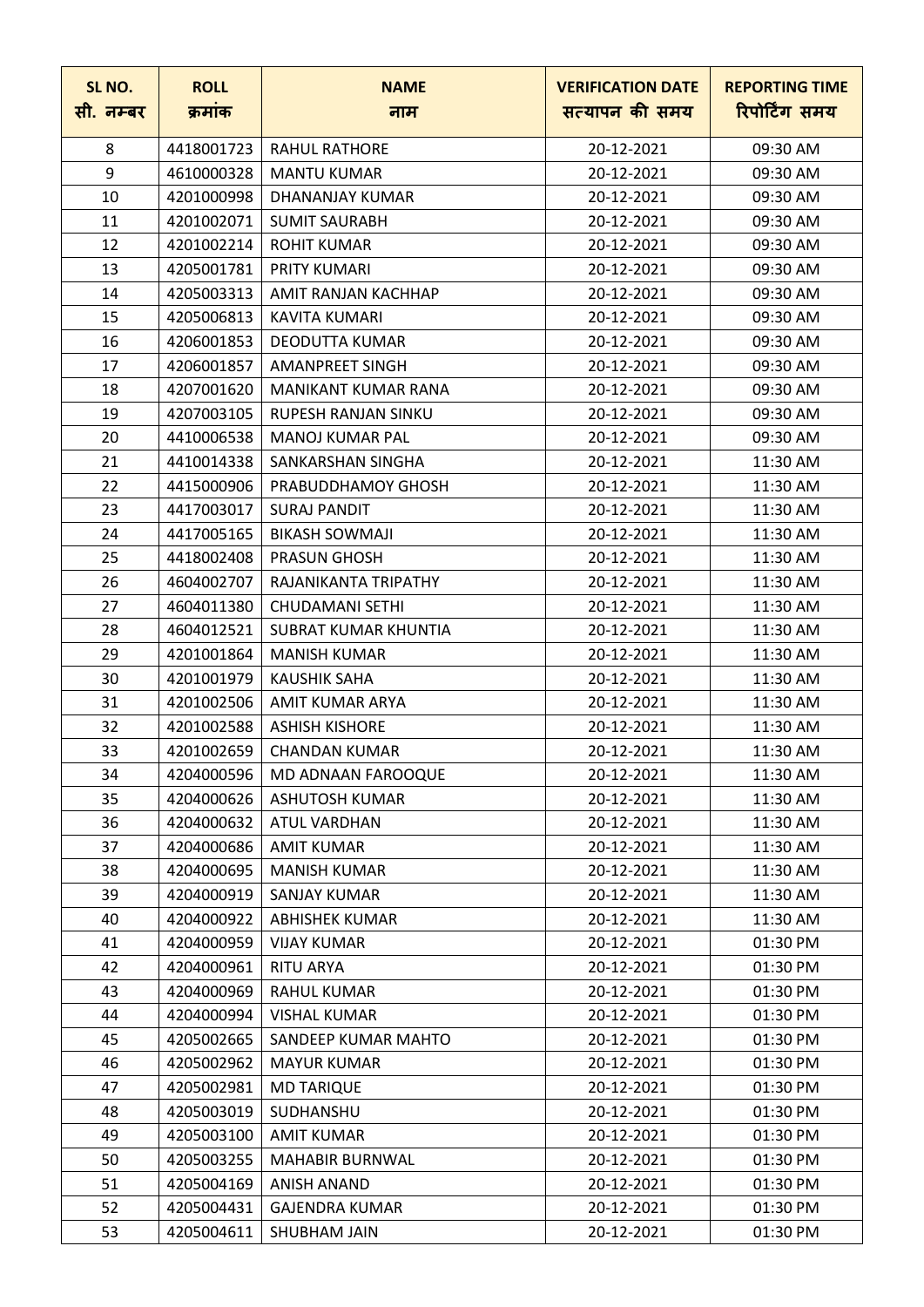| SL NO.<br>सी. नम्बर | <b>ROLL</b><br>क्रमांक | <b>NAME</b><br>नाम          | <b>VERIFICATION DATE</b><br>सत्यापन की समय | <b>REPORTING TIME</b><br>रिपोर्टिंग समय |
|---------------------|------------------------|-----------------------------|--------------------------------------------|-----------------------------------------|
| 54                  | 4205004825             | <b>BIPIN BIHARI</b>         | 20-12-2021                                 | 01:30 PM                                |
| 55                  | 4205005037             | MD JAWED JISHAN             | 20-12-2021                                 | 01:30 PM                                |
| 56                  | 4205005070             | ANUJ KUMAR PAL              | 20-12-2021                                 | 01:30 PM                                |
| 57                  | 4205005224             | NIRANJAN KUMAR              | 20-12-2021                                 | 01:30 PM                                |
| 58                  | 4205005261             | <b>RAHUL KUMAR</b>          | 20-12-2021                                 | 01:30 PM                                |
| 59                  | 4205005311             | <b>NEERAJ KUMAR</b>         | 20-12-2021                                 | 01:30 PM                                |
| 60                  | 4205007962             | RAHUL KUMAR CHOUDHARY       | 20-12-2021                                 | 01:30 PM                                |
| 61                  | 4205008073             | <b>SURJENDU DEY</b>         | 20-12-2021                                 | 01:30 PM                                |
| 62                  | 4205008096             | <b>SUNNY KUMAR SINGH</b>    | 20-12-2021                                 | 01:30 PM                                |
| 63                  | 4205008110             | <b>KRISHNA KUMAR</b>        | 20-12-2021                                 | 01:30 PM                                |
| 64                  | 4205008209             | <b>CHANDAN KUMAR SINGH</b>  | 20-12-2021                                 | 01:30 PM                                |
| 65                  | 4205008294             | ARUN KUMAR MEHTA            | 20-12-2021                                 | 01:30 PM                                |
| 66                  | 4205008362             | <b>SUSHIL KUMAR</b>         | 20-12-2021                                 | 03:30 PM                                |
| 67                  | 4205008417             | DEEPA BECK BHAGAT           | 20-12-2021                                 | 03:30 PM                                |
| 68                  | 4205008471             | <b>AKASH KUMAR</b>          | 20-12-2021                                 | 03:30 PM                                |
| 69                  | 4205009937             | <b>SAHEB KUMAR</b>          | 20-12-2021                                 | 03:30 PM                                |
| 70                  | 4205009988             | JYOTESH KUMAR CHOUDHARY     | 20-12-2021                                 | 03:30 PM                                |
| 71                  | 4205010033             | <b>ROUBINSH KUMAR</b>       | 20-12-2021                                 | 03:30 PM                                |
| 72                  | 4205010163             | PINTU KUMAR                 | 20-12-2021                                 | 03:30 PM                                |
| 73                  | 4205010198             | <b>SUBHAM MODI</b>          | 20-12-2021                                 | 03:30 PM                                |
| 74                  | 4205010372             | ABHIJEET KUMAR PURTY        | 20-12-2021                                 | 03:30 PM                                |
| 75                  | 4205010480             | <b>KUMAR RAJ</b>            | 20-12-2021                                 | 03:30 PM                                |
| 76                  | 4205010481             | <b>KARTIK KUMAR</b>         | 20-12-2021                                 | 03:30 PM                                |
| 77                  | 4205010569             | <b>NEERAJ KUMAR</b>         | 20-12-2021                                 | 03:30 PM                                |
| 78                  | 4206002817             | MITHLESH KUMAR VERMA        | 20-12-2021                                 | 03:30 PM                                |
| 79                  | 4206002859             | <b>RANDHIR DAS</b>          | 20-12-2021                                 | 03:30 PM                                |
| 80                  | 4206002889             | SIDDHARTH KUMAR KESHRI      | 20-12-2021                                 | 03:30 PM                                |
| 81                  | 4206002922             | <b>UDAY KUMAR</b>           | 20-12-2021                                 | 03:30 PM                                |
| 82                  | 4206002965             | VIKASH KUMAR JHA            | 20-12-2021                                 | 03:30 PM                                |
| 83                  | 4206003204             | RAKESH KUMAR MANDAL         | 20-12-2021                                 | 03:30 PM                                |
| 84                  | 4206003249             | <b>KRISHNA KUMAR</b>        | 20-12-2021                                 | 03:30 PM                                |
| 85                  | 4206003269             | <b>NITESH ALOKE</b>         | 20-12-2021                                 | 03:30 PM                                |
| 86                  | 4206003287             | RANJEET KUMAR               | 20-12-2021                                 | 03:30 PM                                |
| 87                  | 4206003289             | <b>SUMIT KUMAR AMBASTHA</b> | 20-12-2021                                 | 03:30 PM                                |
| 88                  | 4206004139             | SUBHASH KUMAR VERMA         | 20-12-2021                                 | 03:30 PM                                |
| 89                  | 4206004183             | <b>VIKRAM VERMA</b>         | 20-12-2021                                 | 03:30 PM                                |
| 90                  | 4206004498             | KESHAV KUMAR MAHATO         | 20-12-2021                                 | 03:30 PM                                |
| 91                  | 4206004597             | <b>DHIRENDRA KUMAR</b>      | 21-12-2021                                 | 09:30 AM                                |
| 92                  | 4206004622             | PUSHPENDRA KISHORE          | 21-12-2021                                 | 09:30 AM                                |
| 93                  | 4206004645             | <b>VIJAY KUMAR</b>          | 21-12-2021                                 | 09:30 AM                                |
| 94                  | 4206004663             | ALOK KUMAR SUMAN            | 21-12-2021                                 | 09:30 AM                                |
| 95                  | 4206004710             | LAKSHMAN YADAV              | 21-12-2021                                 | 09:30 AM                                |
| 96                  | 4206004745             | ASHISH KUMAR TIWARI         | 21-12-2021                                 | 09:30 AM                                |
| 97                  | 4206004838             | SAURAV KUMAR PRABHAT        | 21-12-2021                                 | 09:30 AM                                |
| 98                  | 4206004845             | SHASHI BHUSHAN MAHATO       | 21-12-2021                                 | 09:30 AM                                |
| 99                  | 4206005046             | SOURAV DUTTA                | 21-12-2021                                 | 09:30 AM                                |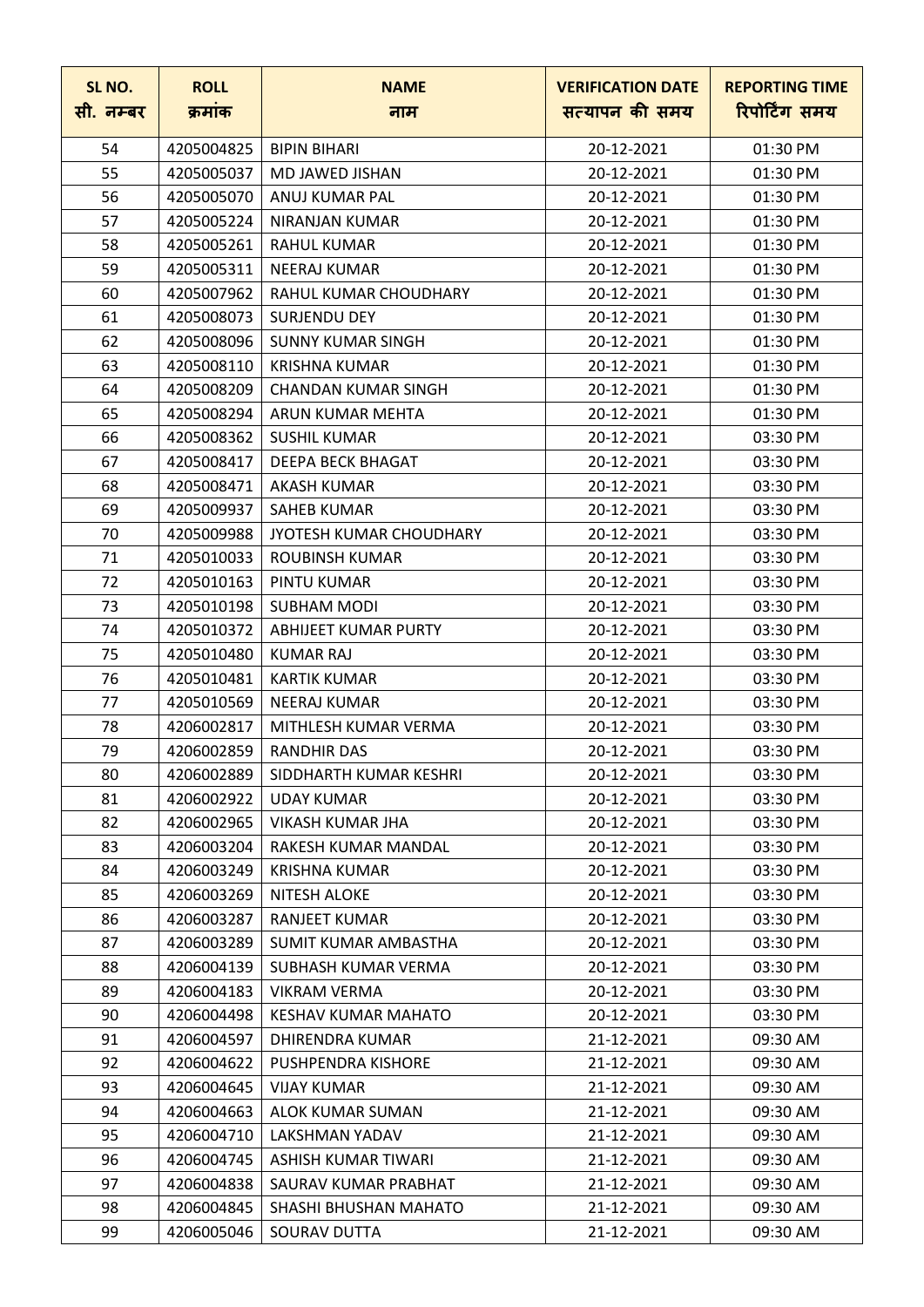| SL NO.<br>सी. नम्बर | <b>ROLL</b><br>क्रमांक | <b>NAME</b><br>नाम             | <b>VERIFICATION DATE</b><br>सत्यापन की समय | <b>REPORTING TIME</b><br>रिपोर्टिंग समय |
|---------------------|------------------------|--------------------------------|--------------------------------------------|-----------------------------------------|
| 100                 | 4206005080             | KUNAL KUMAR PANDEY             | 21-12-2021                                 | 09:30 AM                                |
| 101                 | 4207002760             | SANJAY KUMAR MAHATO            | 21-12-2021                                 | 09:30 AM                                |
| 102                 | 4207002799             | <b>SHASHANK KUMAR</b>          | 21-12-2021                                 | 09:30 AM                                |
| 103                 | 4207002888             | <b>VANDAN KUMAR</b>            | 21-12-2021                                 | 09:30 AM                                |
| 104                 | 4207002978             | AMIT KUMAR                     | 21-12-2021                                 | 09:30 AM                                |
| 105                 | 4207003660             | <b>ABHINOW SUMAN</b>           | 21-12-2021                                 | 09:30 AM                                |
| 106                 | 4207003710             | <b>CHANCHAL PRAKASH</b>        | 21-12-2021                                 | 09:30 AM                                |
| 107                 | 4207004060             | <b>ASHUTOSH BANSAL</b>         | 21-12-2021                                 | 09:30 AM                                |
| 108                 | 4207004091             | <b>AMIT RANA</b>               | 21-12-2021                                 | 09:30 AM                                |
| 109                 | 4410009773             | <b>SAYANKO GHOSH</b>           | 21-12-2021                                 | 09:30 AM                                |
| 110                 | 4410009817             | <b>SHUBHAM</b>                 | 21-12-2021                                 | 09:30 AM                                |
| 111                 | 4410010264             | <b>AKSHAY GAURAV</b>           | 21-12-2021                                 | 09:30 AM                                |
| 112                 | 4410010375             | NIRUTPAL MONDAL                | 21-12-2021                                 | 09:30 AM                                |
| 113                 | 4410010418             | <b>BABLU MANDAL</b>            | 21-12-2021                                 | 09:30 AM                                |
| 114                 | 4410010687             | PRIYANKA KONAR                 | 21-12-2021                                 | 09:30 AM                                |
| 115                 | 4410010773             | <b>MANAB HALDER</b>            | 21-12-2021                                 | 09:30 AM                                |
| 116                 | 4410010876             | <b>TARIQUE AKHTER</b>          | 21-12-2021                                 | 11:30 AM                                |
| 117                 | 4410010938             | PRADYUT SAMANTA                | 21-12-2021                                 | 11:30 AM                                |
| 118                 | 4410011017             | PINAKI RANJAN SINGHA MAHAPATRA | 21-12-2021                                 | 11:30 AM                                |
| 119                 | 4410011204             | <b>SUVAJIT MAJI</b>            | 21-12-2021                                 | 11:30 AM                                |
| 120                 | 4410011411             | <b>DILIP KUMAR PRASAD</b>      | 21-12-2021                                 | 11:30 AM                                |
| 121                 | 4410011938             | <b>BIPLOB GHOSH</b>            | 21-12-2021                                 | 11:30 AM                                |
| 122                 | 4410012754             | <b>SUBHOMOY MONDAL</b>         | 21-12-2021                                 | 11:30 AM                                |
| 123                 | 4410015675             | <b>BIKRAM BISWAS</b>           | 21-12-2021                                 | 11:30 AM                                |
| 124                 | 4410016128             | <b>DIP SARKAR</b>              | 21-12-2021                                 | 11:30 AM                                |
| 125                 | 4410016327             | RAJENDRA MEENA                 | 21-12-2021                                 | 11:30 AM                                |
| 126                 | 4410016487             | <b>SUMIT KUMAR GHOSH</b>       | 21-12-2021                                 | 11:30 AM                                |
| 127                 | 4410016995             | SAROJ KANTI BISWAS             | 21-12-2021                                 | 11:30 AM                                |
| 128                 | 4410017091             | <b>SAMIT GORAI</b>             | 21-12-2021                                 | 11:30 AM                                |
| 129                 | 4410017327             | SOUMYAJAY CHATTERJEE           | 21-12-2021                                 | 11:30 AM                                |
| 130                 | 4410017388             | SATYA PRAKASH RAM              | 21-12-2021                                 | 11:30 AM                                |
| 131                 | 4410017503             | <b>MRINMAY GANGULY</b>         | 21-12-2021                                 | 11:30 AM                                |
| 132                 | 4410017684             | <b>AKASH PANDEY</b>            | 21-12-2021                                 | 11:30 AM                                |
| 133                 | 4410017956             | <b>ANURAG SINGH</b>            | 21-12-2021                                 | 11:30 AM                                |
| 134                 | 4410018092             | <b>KOUSHIK DAS</b>             | 21-12-2021                                 | 11:30 AM                                |
| 135                 | 4410018103             | PRITAM SAHA                    | 21-12-2021                                 | 11:30 AM                                |
| 136                 | 4410018697             | <b>SOUVIK MARIK</b>            | 21-12-2021                                 | 11:30 AM                                |
| 137                 | 4410019212             | <b>AMIT SHARMA</b>             | 21-12-2021                                 | 11:30 AM                                |
| 138                 | 4410019634             | ABHRANIL MUKHERJEE             | 21-12-2021                                 | 11:30 AM                                |
| 139                 | 4410019790             | <b>ASHOK MAHATA</b>            | 21-12-2021                                 | 11:30 AM                                |
| 140                 | 4410020158             | SANTOSH KUMAR                  | 21-12-2021                                 | 11:30 AM                                |
| 141                 | 4410020169             | <b>HARBINDER SINGH</b>         | 21-12-2021                                 | 01:30 PM                                |
| 142                 | 4410020555             | <b>AGAMI PRAMANIK</b>          | 21-12-2021                                 | 01:30 PM                                |
| 143                 | 4410020918             | <b>SAMIMA KHATUN</b>           | 21-12-2021                                 | 01:30 PM                                |
| 144                 | 4410021032             | <b>SUPRIYA</b>                 | 21-12-2021                                 | 01:30 PM                                |
| 145                 | 4410021935             | APURBA MONDAL                  | 21-12-2021                                 | 01:30 PM                                |